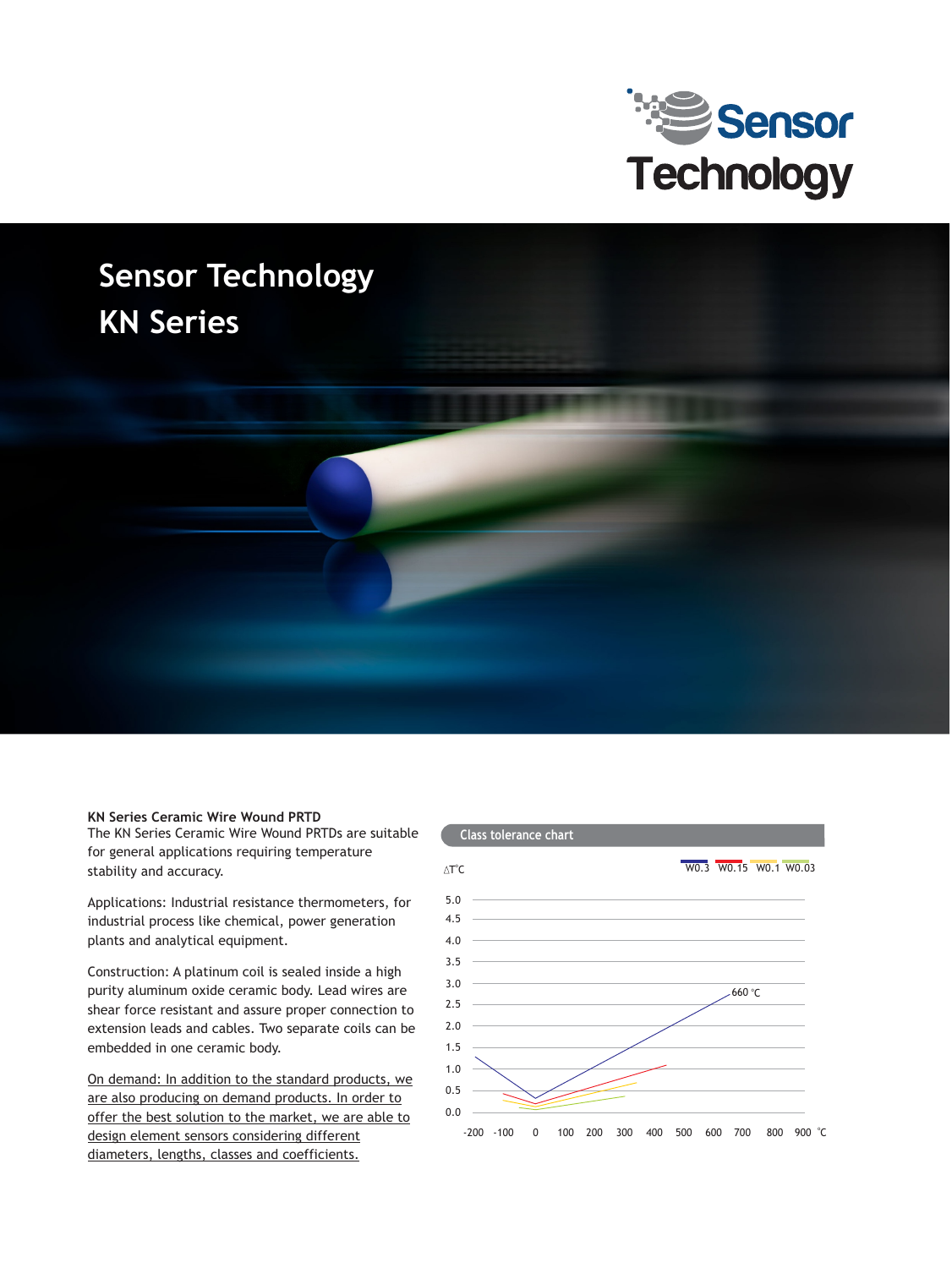

## **KN Series specifications 1 Pt Type (single elements)**



1Pt Models **1Pt Types**

| <br>Product       |                                                                    |                              |                                                                                                |                                                                                  | Dimensions in mm |                | Self<br><b>Heating</b> | Response time                                                                                      |               |                 |                                     |                                 |            |
|-------------------|--------------------------------------------------------------------|------------------------------|------------------------------------------------------------------------------------------------|----------------------------------------------------------------------------------|------------------|----------------|------------------------|----------------------------------------------------------------------------------------------------|---------------|-----------------|-------------------------------------|---------------------------------|------------|
| Description       | Tolerance<br>Class                                                 | Class                        | Temperature<br>range (°C)                                                                      | Order No.                                                                        | Г                | D              | d                      | $\mathbf{I}$                                                                                       | 0°C<br>(K/mW) | $t_{0.5}$       | Water:<br>$V = 0.4m/s$<br>$t_{0.9}$ | Air:<br>$V = 3m/s$<br>$t_{0.5}$ | $t_{0.9}$  |
| 1Pt100 KN 0815    | W0.3<br>W0.15<br>W0.1<br>W0.06<br>W0.03L 1/10<br>W0.03             | B<br>А<br>1/3<br>1/5<br>1/10 | $-196 - +660$<br>$-100 - +450$<br>$-100 - +350$<br>$-50 - +300$<br>$-50 - 150$<br>$-50 - +300$ | 32.206.463<br>32.206.464<br>32.206.465<br>32.206.000<br>32.206.432<br>32.206.024 | $8^{+2}_{-0}$    | $1.5 \pm 0.15$ | $0.20 \pm 0.01$        | $9.5 \pm 0.5$<br>$9.5 \pm 0.5$<br>$9.5 \pm 0.5$<br>$9.5 \pm 0.5$<br>$9.5 \pm 0.5$<br>$8.5 \pm 0.5$ | 0.28          | $0.2 \quad 0.5$ |                                     |                                 | $6.7$ 21.8 |
| 1Pt100 KN 1510    | W0.3<br>W0.15<br>W <sub>0.1</sub><br>W0.03L 1/10<br>W0.03          | B<br>A<br>1/3<br>1/10        | $-196 - +660$<br>$-100 - +450$<br>$-100 - +350$<br>$-50 - 150$<br>$-50 - +300$                 | 32.206.913<br>32.206.914<br>32.206.915<br>32.206.433<br>32.206.185               | $15^{+2}_{-0}$   | $1.0 + 0.1$    | $0.20 \pm 0.01$        | $9.5 \pm 0.5$<br>$9.5 \pm 0.5$<br>$9.5 \pm 0.5$<br>$9.5 \pm 0.5$<br>$8.5 \pm 0.5$                  | 0.14          | $0.2 \quad 0.3$ |                                     | 3.0                             | 9.0        |
| 1Pt100 KN 1515    | W0.3<br>W0.15<br>W0.1<br>W0.06<br>W0.03L 1/10<br>W0.03             | B<br>А<br>1/3<br>1/5<br>1/10 | $-196 - +660$<br>$-100 - +450$<br>$-100 - +350$<br>$-50 - +300$<br>$-50 - 150$<br>$-50 - +300$ | 32.206.455<br>32.206.456<br>32.206.457<br>32.206.171<br>32.206.424<br>32.206.112 | $15^{+2}_{-0}$   | $1.5 \pm 0.15$ | $0.20 \pm 0.01$        | $9.5 \pm 0.5$<br>$9.5 \pm 0.5$<br>$9.5 \pm 0.5$<br>$9.5 \pm 0.5$<br>$9.5 \pm 0.5$<br>$8.5 \pm 0.5$ | 0.08          | $0.2 \quad 0.4$ |                                     |                                 | 5.0 15.7   |
| 1Pt100 KN 1515 EG | W0.3<br>W0.15<br>W <sub>0.1</sub>                                  | B<br>А<br>1/3                | $-196 - +660$<br>$-100 - +450$<br>$-100 - +350$                                                | 32.206.907<br>32.206.908<br>32.206.909                                           | $15^{+2}_{-0}$   | $1.5 \pm 0.15$ | $0.27 \pm 0.01$        | $9.5 \pm 0.5$<br>$9.5 \pm 0.5$<br>$9.5 \pm 0.5$                                                    | 0.08          | $0.2 \quad 0.4$ |                                     | 5.0                             | 15.7       |
| 1Pt100 KN 1515 G  | W0.3<br>W0.15<br>W <sub>0.1</sub><br>W0.06<br>W0.03L 1/10<br>W0.03 | B<br>А<br>1/3<br>1/5<br>1/10 | $-196 - +660$<br>$-100 - +450$<br>$-100 - +350$<br>$-50 - +300$<br>$-50 - 150$<br>$-50 - +300$ | 32.206.901<br>32.206.902<br>32.206.903<br>32.206.956<br>32.206.423<br>32.206.057 | $15^{+2}_{-0}$   | $1.5 \pm 0.15$ | $0.27 \pm 0.01$        | $9.5 \pm 0.5$<br>$9.5 \pm 0.5$<br>$9.5 \pm 0.5$<br>$9.5 \pm 0.5$<br>$9.5 \pm 0.5$<br>$8.5 \pm 0.5$ | 0.08          | $0.2 \quad 0.4$ |                                     | 5.0                             | 15.7       |
| 1Pt100 KN 1526    | W0.3<br>W0.15<br>W0.1                                              | B<br>А<br>1/3                | $-196 - +660$<br>$-100 - +450$<br>$-100 - 350$                                                 | 32.206.925<br>32.206.926<br>32.206.927                                           | $15^{+2}_{-0}$   | $2.6 \pm 0.15$ | $0.27 \pm 0.01$        | $9.5 \pm 0.5$<br>$9.5 \pm 0.5$<br>$9.5 \pm 0.5$                                                    | 0.6           | 0.3             | 0.6                                 |                                 | 10.2 33.8  |
| 1Pt100 KN 2510    | W0.3<br>W0.15<br>W0.1<br>W0.03L 1/10<br>W0.03                      | B<br>А<br>1/3<br>1/10        | $-196 - +660$<br>$-100 - +450$<br>$-100 - +350$<br>$-50 - 150$<br>$-50 - +300$                 | 32.206.362<br>32.206.365<br>32.206.368<br>32.206.434<br>32.206.044               | $25^{+2}_{-0}$   | $1.0 + 0.15$   | $0.20 \pm 0.01$        | $9.5 \pm 0.5$<br>$9.5 \pm 0.5$<br>$9.5 \pm 0.5$<br>$9.5 \pm 0.5$<br>$8.5 \pm 0.5$                  | 0.07          | $0.2 \quad 0.4$ |                                     | 3.0                             | 8.8        |
| 1Pt100 KN 2515    | W0.3<br>W <sub>0.15</sub><br>W0.1<br>W0.03L 1/10<br>W0.03          | B<br>А<br>1/3<br>1/10        | $-196 - +660$<br>$-100 - +450$<br>$-100 - +350$<br>$-50 - +150$<br>$-50 - +300$                | 32.206.370<br>32.206.372<br>32.206.374<br>32.206.435<br>32.206.099               | $25^{+2}_{-0}$   | $1.5 \pm 0.15$ | $0.20 \pm 0.01$        | $9.5 \pm 0.5$<br>$9.5 \pm 0.5$<br>$9.5 \pm 0.5$<br>$9.5 \pm 0.5$<br>$8.5 \pm 0.5$                  | 0.07          | $0.2 \quad 0.4$ |                                     | 5.3                             | 16.0       |
| 1Pt100 KN 3026    | W0.3<br>W0.15<br>W <sub>0.1</sub><br>W0.03L 1/10<br>W0.03          | B<br>А<br>1/3<br>1/10        | $-196 - +660$<br>$-100 - +450$<br>$-100 - +350$<br>$-50 - 150$<br>$-50 - +300$                 | 32.206.520<br>32.206.544<br>32.206.557<br>32.206.436<br>32.206.082               | $30^{+2}_{-0}$   | $2.6 \pm 0.15$ | $0.27 \pm 0.01$        | $9.5 \pm 0.5$<br>$9.5 \pm 0.5$<br>$9.5 \pm 0.5$<br>$9.5 \pm 0.5$<br>$8.5 \pm 0.5$                  | 0.4           | 0.3             | 0.6                                 | 10.5                            | 34.0       |

Sensor Technology reserves the right to make changes without notice in the specifications of this products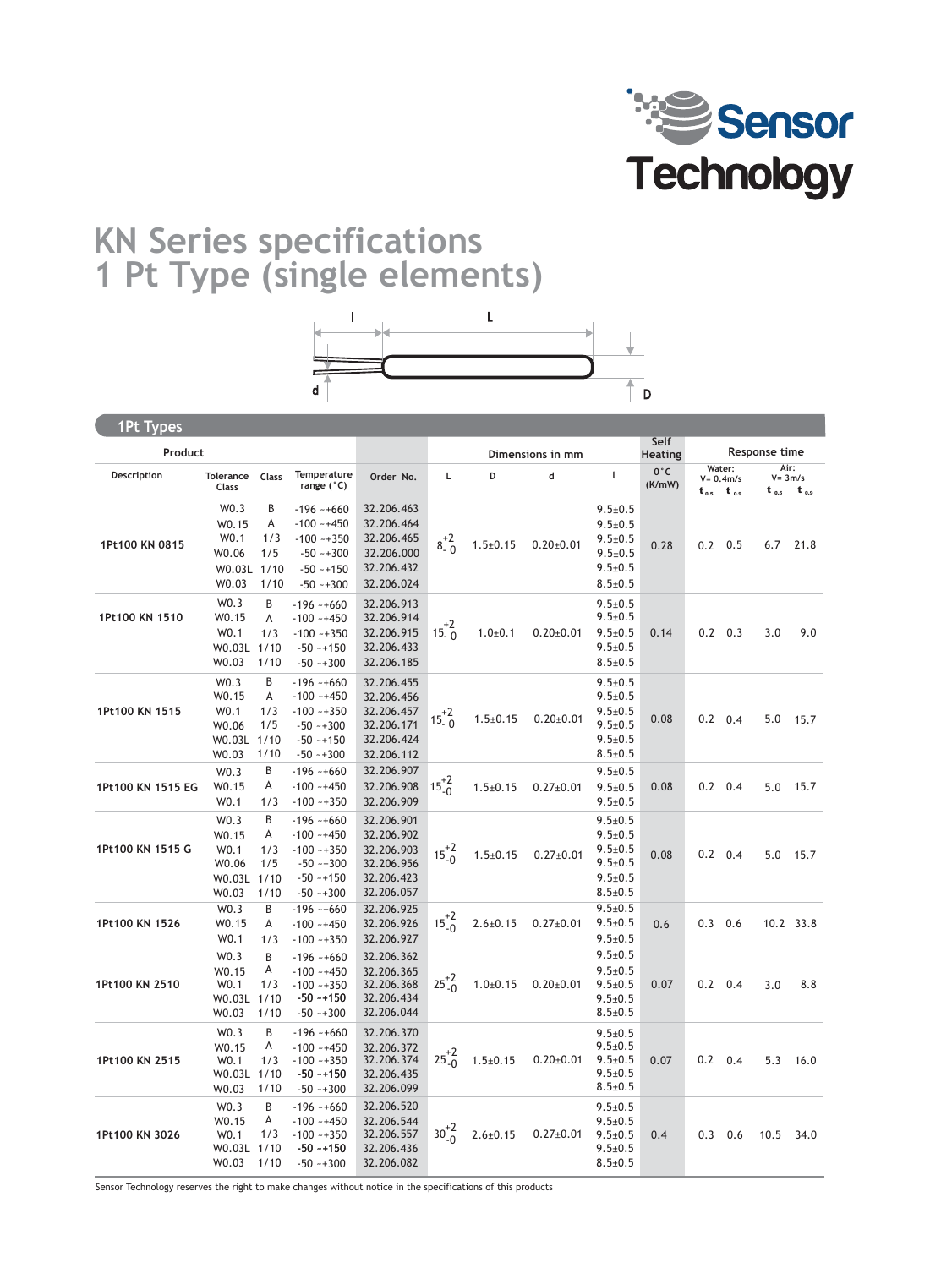

## **KN Series specifications 2 Pt type (dual elements)**



1Pt Models **2Pt Types** 0.28  $10^{+2}_{-0}$ **Description Class Order No. L 2Pt100 KN 1017** W0.15 A -100 ~+450 32.206.183<br>W0.1 1/3 -100 ~+350 32.206.184 32.206.182 32.206.184 0.20±0.01 10.5±0.5 1.7±0.15 **D d l** W0.3 W0.15 W0.1 **Dimensions in mm Product Self**   $0°c$ **(K/mW) Heating** 2Pt100 KN 1517 W0.15 A -100 *~*+450 32.206.158 15  $\frac{1}{0}$  1.7±0.1 0.20±0.01 10.5±0.5 32.206.157<br>32.206.158 32.206.159  $15^{+2}_{0}$ W0.3 W0.15 W0.1 0.14 **Temperature range (°C)**  $-196 - +660$ **Tolerance** Class B  $-100 - +450$  $-100 - 350$ B  $-196$   $-+660$ <br>A  $-100$   $-+450$ A  $-100$   $-+450$ <br>1/3  $-100$   $-+350$  $-100 - +350$ **2Pt100 KN 2517** W0.15 A  $-100 \times 450$  32.206.004 25<sub>0</sub> 1.7±0.15 0.20±0.01 10.5±0.5 9.5±0.5 0.08 32.206.301  $32.206.004 \quad 25^{+2}_{0}$ 32.206.302 W0.3 W0.15 W0.1 B -196 ~+660 A  $-100 - +450$ 1/3 -100 ~+350 **2Pt100 KN 2517 G** 32.206.931  $32.206.932 \begin{array}{l} 25^{+2} \\ 25^{+2} \\ 0 \end{array}$  $\frac{10.15}{10.4}$   $\frac{A}{10.48}$   $\frac{10.4450}{10.48}$   $\frac{32.206.932}{32.206.932}$   $\frac{25^{4}6}{20.4}$   $\frac{1.7\pm0.15}{1.7\pm0.15}$   $\frac{0.27\pm0.01}{10.5\pm0.5}$   $\frac{10.5\pm0.5}{10.5}$   $\frac{9.5\pm0.5}{1.0}$   $\frac{0.08}{10.5}$ W0.3 W0.1 1/3 -100 -+350 32.206.933 B  $-196 - 660$ A  $-100 - +450$  $-100 - +350$ 10.5±0.5 9.5±0.5 10.5±0.5 9.5±0.5 10.5±0.5 9.5±0.5 10.5±0.5 9.5±0.5 **2Pt100 KN 3026** 32.206.620 32.206.569 32.206.647  $30^{+2}_{-0}$  $\frac{1}{10}$  2.6±0.15 0.27±0.01 10.5±0.5 9.5±0.5 W0.3 W0.15 W0.1  $B -196 - 660$ A -100 ~+450  $1/3$  -100 ~+350 10.5±0.5 9.5±0.5 10.5±0.5 9.5±0.5 10.5±0.5 9.5±0.5 10.5±0.5 9.5±0.5 10.5±0.5 9.5±0.5 10.5±0.5 9.5±0.5 0.2 0.5 6.7 21.8 **Water: V= 0.4m/s**  $t_{0.5}$   $t_{0.9}$   $t_{0.5}$   $t_{0.9}$ **Response time** 0.2 0.3 3.0 9.0 **Air: V= 3m/s** 0.2 0.4 5.0 15.7 0.2 0.4 5.0 15.7 **1**  $10.5\pm0.5$  9.5 $\pm0.5$ **l 1**  $10.5 \pm 0.5$  9.5 $\pm 0.5$ 0.06 0.3 0.6 10.5 34.0

Sensor Technology reserves the right to make changes without notice in the specifications of this products